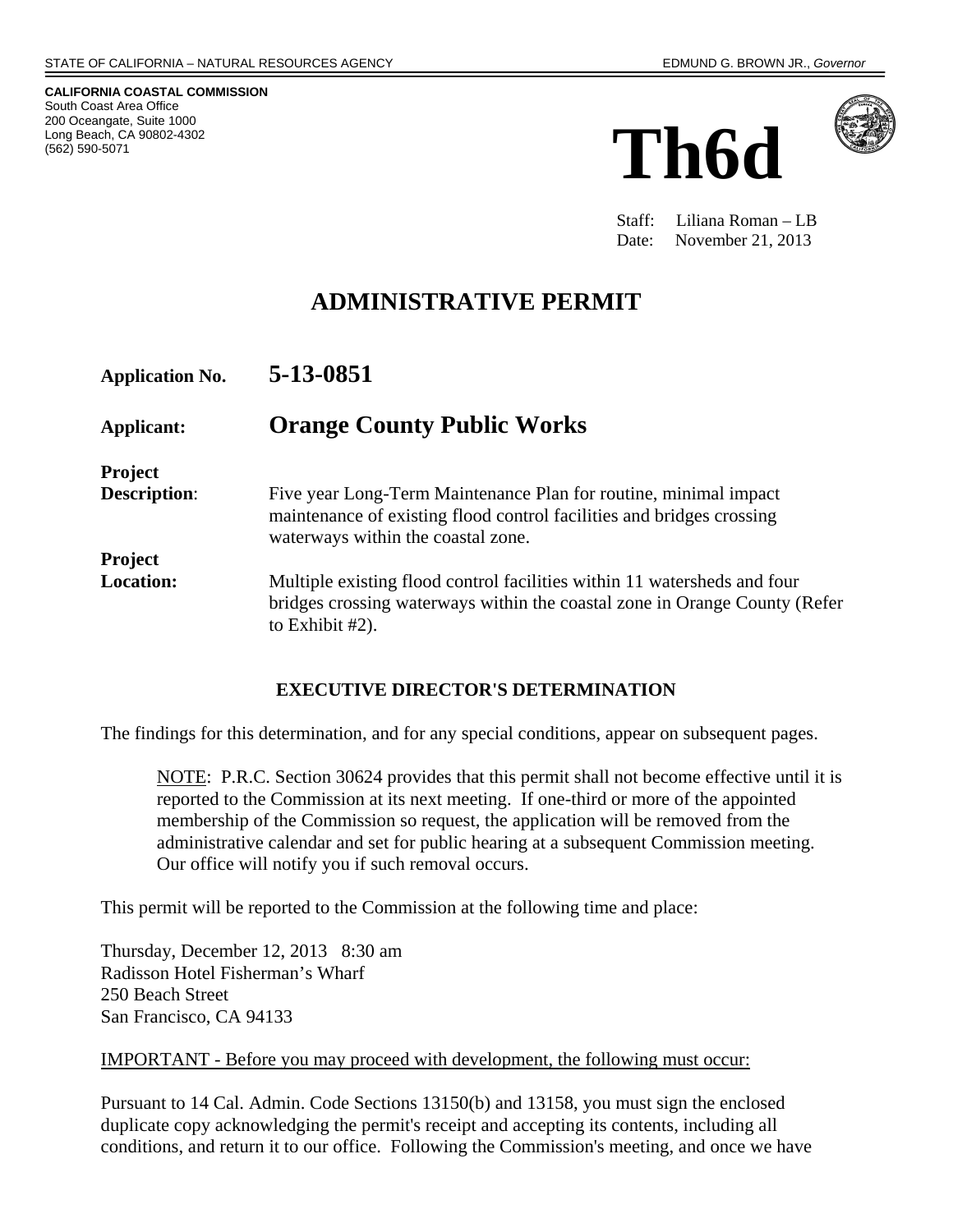received the signed acknowledgement and evidence of compliance with all special conditions, we will send you a Notice of Administrative Permit Effectiveness.

#### **BEFORE YOU CAN OBTAIN ANY LOCAL PERMITS AND PROCEED WITH DEVELOPMENT, YOU MUST HAVE RECEIVED BOTH YOUR ADMINISTRATIVE PERMIT AND THE NOTICE OF PERMIT EFFECTIVENESS FROM THIS OFFICE.**

 CHARLES LESTER Executive Director

 By: Liliana Roman Title: Coastal Program Analyst

#### **STANDARD CONDITIONS:**

- 1. Notice of Receipt and Acknowledgment. The permit is not valid and development shall not commence until a copy of the permit, signed by the permittee or authorized agent, acknowledging receipt of the permit and acceptance of the terms and conditions, is returned to the Commission office.
- 2. Expiration. If development has not commenced, the permit will expire two years from the date on which this permit is voted on by the Commission. Development shall be pursued in a diligent manner and completed in a reasonable period of time. Application for extension of the permit must be made prior to the expiration date.
- 3. Interpretation. Any questions of intent or interpretation of any term or condition will be resolved by the Executive Director or the Commission.
- 4. Assignment. The permit may be assigned to any qualified person, provided assignee files with the Commission an affidavit accepting all terms and conditions of the permit.
- 5. Terms and Conditions Run with the Land. These terms and conditions shall be perpetual, and it is the intention of the Commission and the permittee to bind all future owners and possessors of the subject property to the terms and conditions.

#### **SPECIAL CONDITIONS:** See pages six to seven.

#### **EXECUTIVE DIRECTOR'S DETERMINATION (continued):**

The Executive Director hereby determines that the proposed development is a category of development, which, pursuant to PRC Section 30624, qualifies for approval by the Executive Director through the issuance of an Administrative Permit. Subject to Standard and Special Conditions as attached, said development is in conformity with the provisions of Chapter 3 of the Coastal Act of 1976 and will not have any significant impacts on the environment within the meaning of the California Environmental Quality Act. If located between the nearest public road and the sea, this development is in conformity with the public access and public recreation policies of Chapter 3.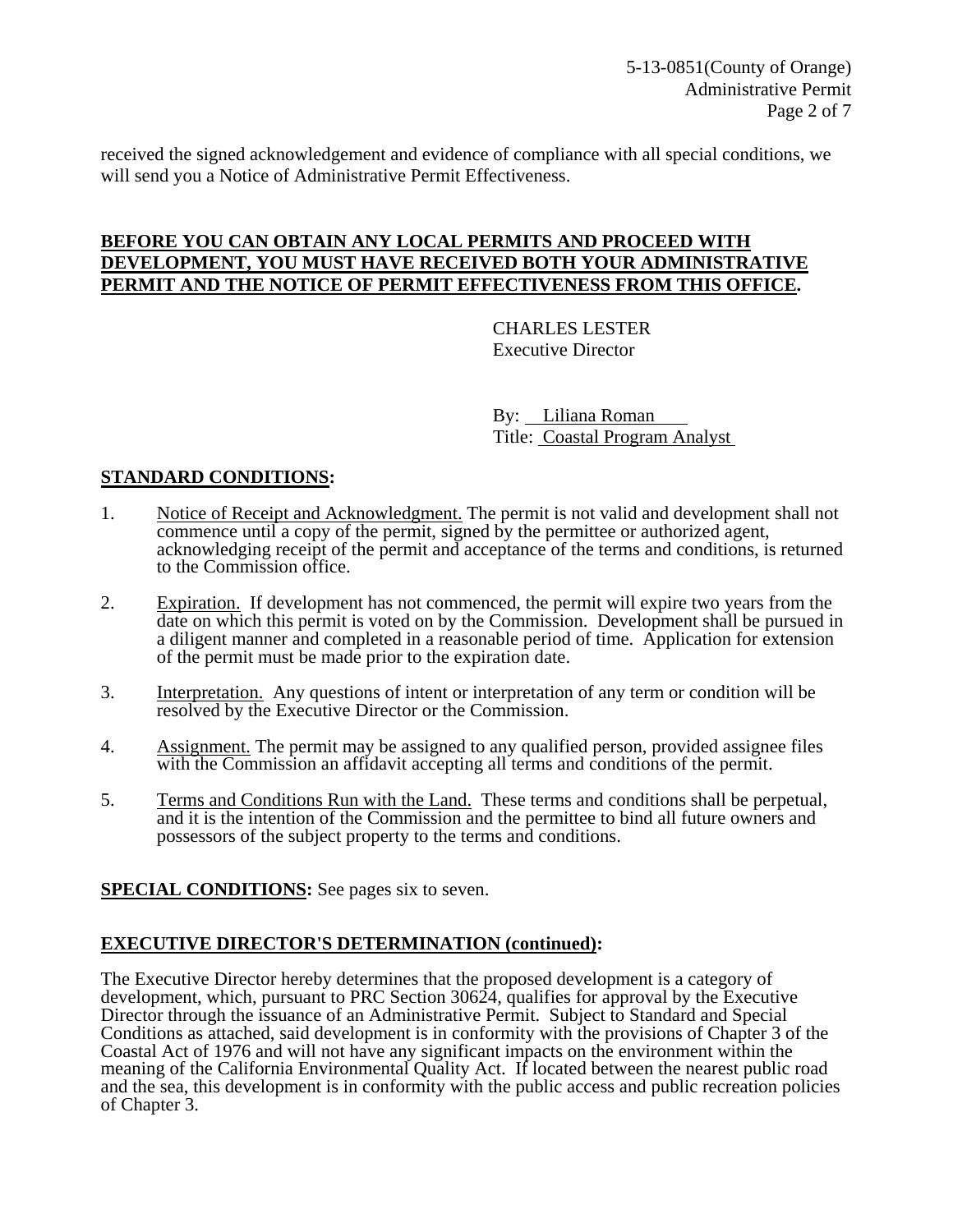### **FINDINGS FOR EXECUTIVE DIRECTOR'S DETERMINATION:**

### **A. PROJECT DESCRIPTION**

The proposed project is a consolidated Long-Term Routine Maintenance Permitting Program to streamline the resource agencies permitting process for routine maintenance of multiple existing flood control facilities and beneath existing bridges crossing over waterways located in the coastal zone of Orange County. The permit shall be valid for a 5-year period and may be extended for subsequent 5-year periods by amendment to this coastal development permit, if approved. Exhibit #1 provides a vicinity map showing all of Orange County. Exhibit #2 provides charts of the coastal facilities (i.e., flood control facilities and bridges) included in this proposed maintenance program. Exhibit #3 provides a list of all proposed maintenance activities and Exhibit #4 includes the proposed Routine Maintenance Manual for facilities within the coastal zone in its entirety.

The proposed maintenance manual includes routine maintenance of flood control channels and basins/dams limited to: cleaning, silt removal, slope maintenance/repair, landscape maintenance and vegetation control/removal, insect/rodent control, rip-rap repair, structural inspection/cleaning, fence inspection/replacement, repair of storm drain pipes, underdrains, and headwalls, removal/replacement of concrete lining, and repair/backfill of washouts. Bridge maintenance activities would include maintenance of waterway side slope and invert cladding, repair of concrete bridge elements within the channel and cleaning and painting of steel bridge members. No new facilities or expansion of existing facilities is proposed under this Routine Maintenance Manual. Only facilities deemed not to have substantial vegetation/habitat and/or completely lack environmental resources are included in the Routine Maintenance Manual. Orange County flood facilities in watersheds within the coastal zone with documented habitat value such as the Santa Ana River, Santa Ana Delhi, San Juan Creek, and San Diego Creek are not included in this proposed routine maintenance manual.

Proposed maintenance activities would occur on an as-needed basis and are proposed to occur outside of the bird nesting season (maintenance to occur between September 15 and March 15). Routine maintenance activities proposed for the year will be identified during the spring and fall inspections and will be based on annual channel scour surveys. The maintenance criteria is generally based on the need to maintain a channel's designed flood carrying capacity and maintain bridges in good condition to maintain adequate access. As proposed, prior to the start of the maintenance season (July 1), OC Public Works will submit the proposed facilities and maintenance activities for that year to all of the resource regulatory agencies for concurrence that the proposed maintenance work meets the requirements of this coastal development permit if approved (i.e., would result in no or less than minimal environmental impact). Site reconnaissance will be conducted within each of the facilities that are proposed for maintenance and site specific information will be collected such as type of proposed maintenance, schedule of work, maintenance access and staging plans, equipment, acreage of jurisdictional impacts, habitat surveys (if any habitat/vegetation has developed at the site over time), etc.

Furthermore, after receiving Commission staff concurrence that the proposed maintenance activity falls within the parameters of this CDP approval, the applicant proposes to submit "asbuilt/maintenance drawings" within 60 days of completion of each maintenance activity. The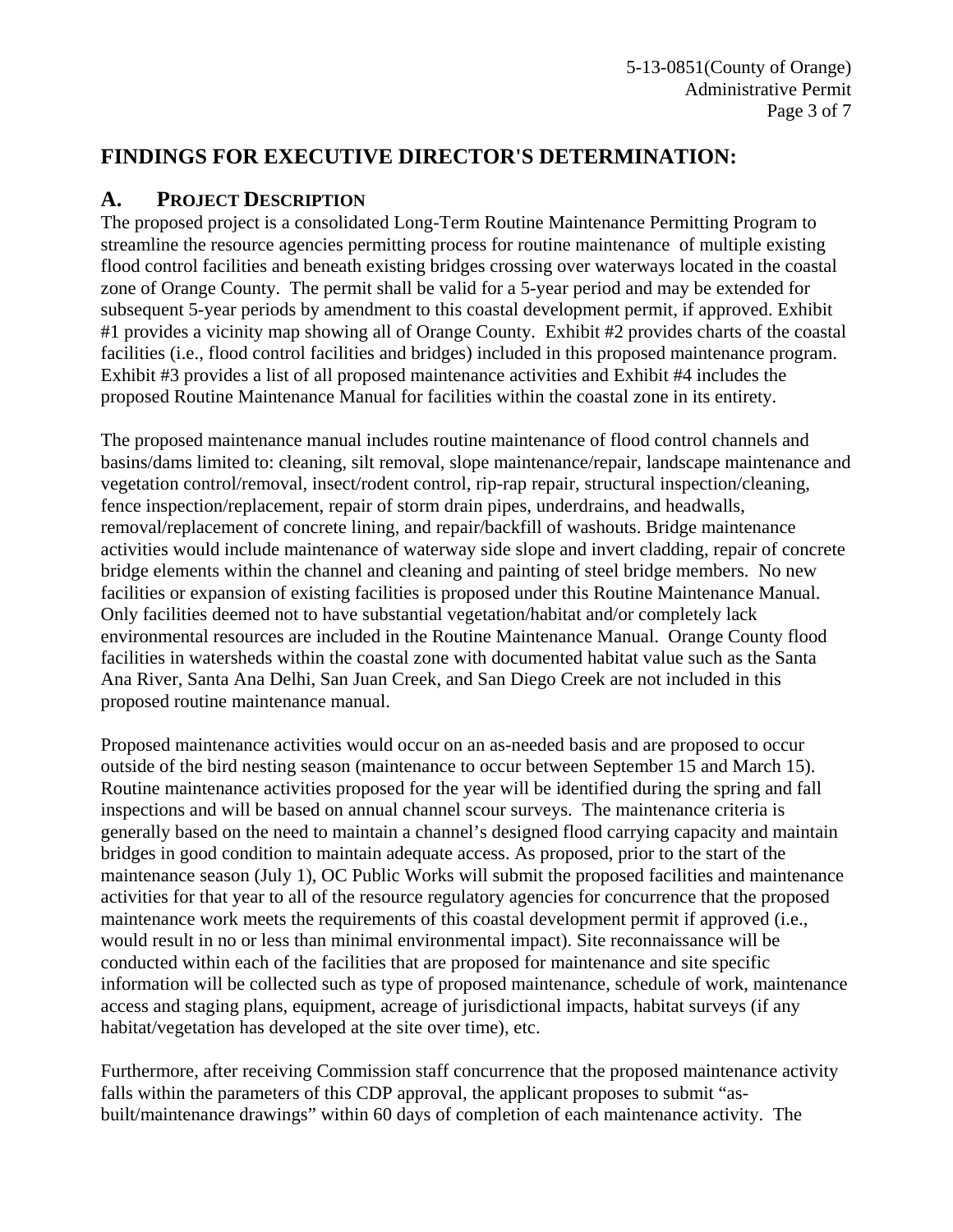drawings would include color photographs that clearly show all components of the maintenance activity along with a site plan noting the location of each photographic viewpoint. If the submit "as-built/maintenance drawings" identify that the maintenance activity was in any way inconsistent with the project as originally propositioned and/or resulted in an unanticipated temporary or permanent adverse impact, the applicant agrees to apply for a separate coastal development permit to mitigate the unanticipated adverse impact (i.e. a restoration and monitoring plan).

#### Water Quality

To address water quality during maintenance activities, the applicant proposes and Special Condition #3 requires, implementation of BMPs for temporary sediment control, temporary soil stabilization, scheduling, waste management, materials handling and other non-storm water BMPs.

#### Visual Resources

As proposed, should maintenance activities require fence replacement, the applicant will submit fence plans and consider when feasible, a post and cable fence design, or other similar, visually open design, consistent with the provisions of public safety and minimizing adverse impacts to public views.

#### Biological Resources

As the project areas are over or within creek and river channels there is always the possibility for special status species and habitats of concern to be found in the project(s) vicinity. The type of routine maintenance activities proposed are not expected to cause substantial impacts to specialstatus species or ESHA. Areas known to be ESHA and areas known to be inhabited by specialstatus species are included in this proposed manual. Less than significant impacts to coastal resources are expected due to the brief construction period and the minimal amount of heavy work proposed for the project area(s). However, due to the potential for some sites to be in proximity to sensitive habitat, there is a potential for indirect impacts during construction such as activities of equipment or personnel outside designated construction areas, erosion, water runoff, soil disturbances that enhance germination and proliferation of nonnative and invasive plans species.

To avoid adverse impacts to biological resources during construction, the applicant proposes general avoidance and minimization BMP measures. As proposed, the applicant plans to conduct work outside of the bird nesting season, erect temporary fencing to keep personnel and equipment outside of any areas identified as sensitive; to have a biologist approve all parking and staging areas; to clean and inspect all construction equipment of mud or other debris that may contain invasive plants/seeds prior to arrival at the site and before leaving the site. Furthermore, parking and staging is proposed to take place along existing paved service roads (outside drainage channel).

#### Other Agency Approvals

The applicant has applied for and is in the process of receiving the following regulatory agency approvals:

• Regional General Permit (RGP) from the U.S. Army Corps of Engineers for coverage under Section 404 of the Clean Water Act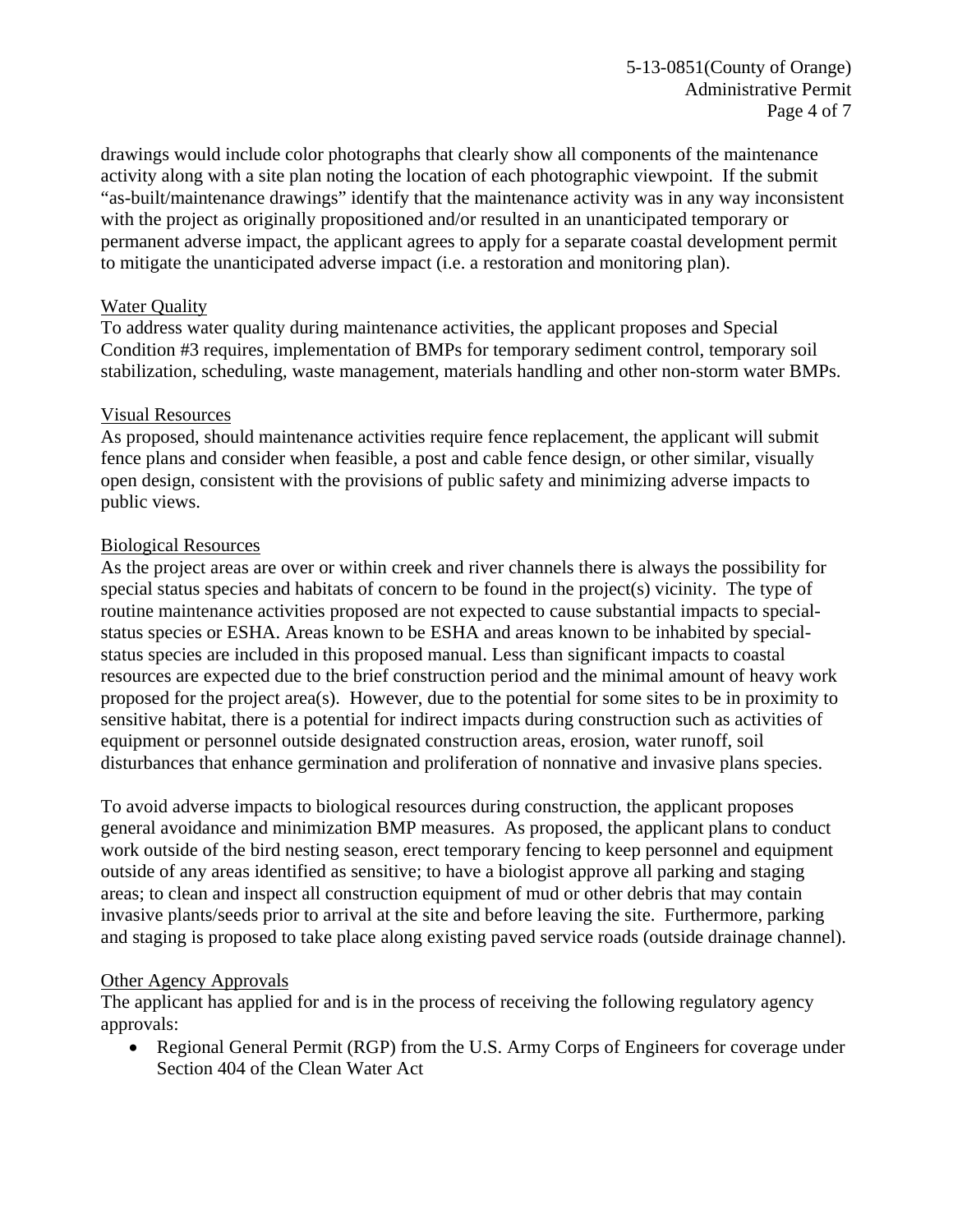- Long Term Streambed Alteration Agreement for Routine Maintenance from the CA Department of Fish and Wildlife for coverage under Section 1602 of the CA Fish and Game Code
- Certification from the State Water Resources Control Board and Santa Ana/San Diego Regional Water Quality Control Boards for coverage under Section 401 of the Clean Water Act

### **B. WATER QUALITY**

The proposed development has a potential for discharge of polluted runoff from the project site into nearby coastal waters. The storage or placement of construction material, debris, or waste in a location where it could be discharged into coastal waters would result in an adverse effect on the marine environment. To reduce the potential for construction related impacts on water quality, the Commission imposes special conditions requiring, but not limited to, the appropriate storage and handling of construction equipment and materials to minimize the potential of pollutants to enter coastal waters. Therefore, the Commission finds that the proposed development, as conditioned, conforms to Sections 30230 and 30231 of the Coastal Act regarding the protection of water quality to promote the biological productivity of coastal waters and to protect human health.

### **C. LOCAL COASTAL PROGRAM**

The proposed development is occurring within areas that cross multiple jurisdictions with that of the Commission's original permit jurisdiction.

Section 30601.3 of the Coastal Act provides for the issuance of coastal development permits directly by the Commission with the agreement of the applicant, the local government and the Commission through its executive director consent to consolidate the permit action, provided that public participation is not substantially impaired by that review consolidation. As the project site crosses jurisdictional boundaries, and the applicant submitted the coastal development permit application directly to the Commission, the applicant and the Cities of Huntington Beach, Dana Point, and Laguna Beach agree to a consolidated permit action by the Commission. Consequently, the standard of review is the Coastal Act and not the local jurisdiction LCPs, which may be used as guidance. As conditioned, the proposed development is consistent with Chapter 3 of the Coastal Act and with the certified LCP for the areas under consideration.

### **D. CALIFORNIA ENVIRONMENTAL QUALITY ACT**

As conditioned, there are no feasible alternatives or additional feasible mitigation measures available that would substantially lessen any significant adverse effect that the activity may have on the environment. Therefore, the Commission finds that the proposed project, as conditioned to mitigate the identified impacts, is the least environmentally damaging feasible alternative and can be found consistent with the requirements of the Coastal Act to conform to CEQA.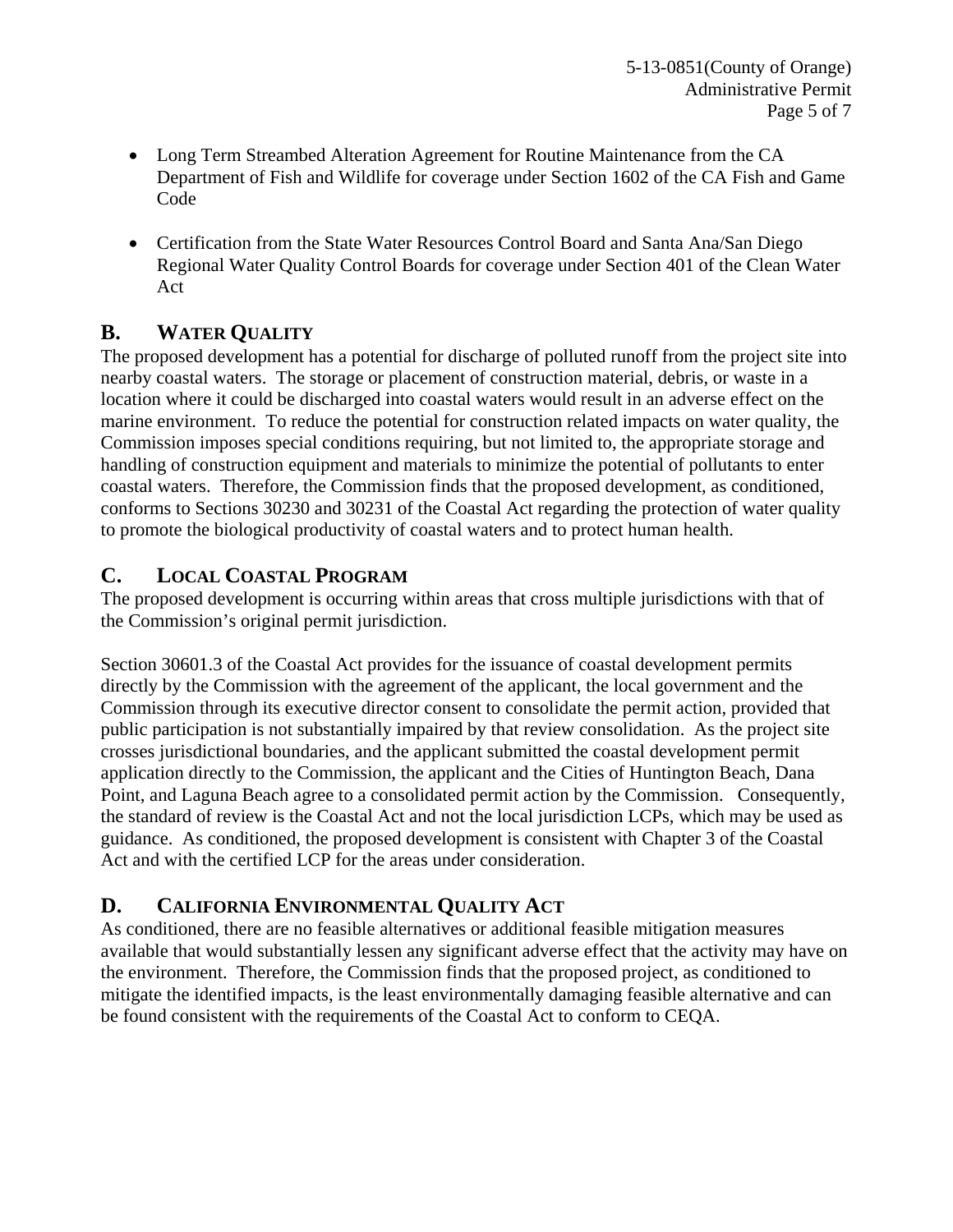This permit is granted subject to the following special conditions:

## **SPECIAL CONDITIONS:**

- 1. **Assumption of Risk, Waiver of Liability and Indemnity.** By acceptance of this permit, the applicant acknowledges and agrees (i) that the site(s) may be subject to hazards from slope instability, erosion, and flooding; (ii) to assume the risks to the applicant and the property that is the subject of this permit of injury and damage from such hazards in connection with this permitted development; (iii) to unconditionally waive any claim of damage or liability against the Commission, its officers, agents, and employees for injury or damage from such hazards; and (iv) to indemnify and hold harmless the Commission, its officers, agents, and employees with respect to the Commission's approval of the project against any and all liability, claims, demands, damages, costs (including costs and fees incurred in defense of such claims), expenses, and amounts paid in settlement arising from any injury or damage due to such hazards.
- 2. **Future Improvements.** This permit is only for the development described in Coastal Development Permit No. 5-13-0851. Pursuant to Title 14 California Code of Regulations Section 13253(b)(6), the exemptions otherwise provided in Public Resources Code Section 30610(b) shall not apply to this development governed by the Coastal Development Permit No. 5-13-0851. Accordingly, any future improvements to the structures authorized by this permit, including but not limited to, repair and maintenance identified as requiring a permit in Public Resources Section 30610(d) and Title 14 California Code of Regulations Sections 13252(a)-(b), shall require an amendment to Permit No. 5-13-0851 from the Commission or shall require an additional coastal development permit from the Commission or from the applicable certified local government.
- 3. **Storage of Construction Materials, Mechanized Equipment and Removal of Construction Debris.** The permittee shall comply with the following construction-related requirements and shall do so in a manner that complies with all relevant local, state and federal laws applicable to each requirement:
	- (a) No demolition or construction materials, debris, or waste shall be placed or stored where it may enter sensitive habitat, receiving waters or a storm drain, or be subject to wave, wind, rain, or tidal erosion and dispersion.
	- (b) No demolition or construction equipment, materials, or activity shall be placed in or occur in any location that would result in impacts to environmentally sensitive habitat areas, streams, wetlands or their buffers.
	- (c) Any and all debris resulting from demolition or construction activities shall be removed from the project site within 24 hours of completion of the project.
	- (d) Demolition or construction debris and sediment shall be removed from work areas each day that demolition or construction occurs to prevent the accumulation of sediment and other debris that may be discharged into coastal waters.
	- (e) All trash and debris shall be disposed in the proper trash and recycling receptacles at the end of every construction day.